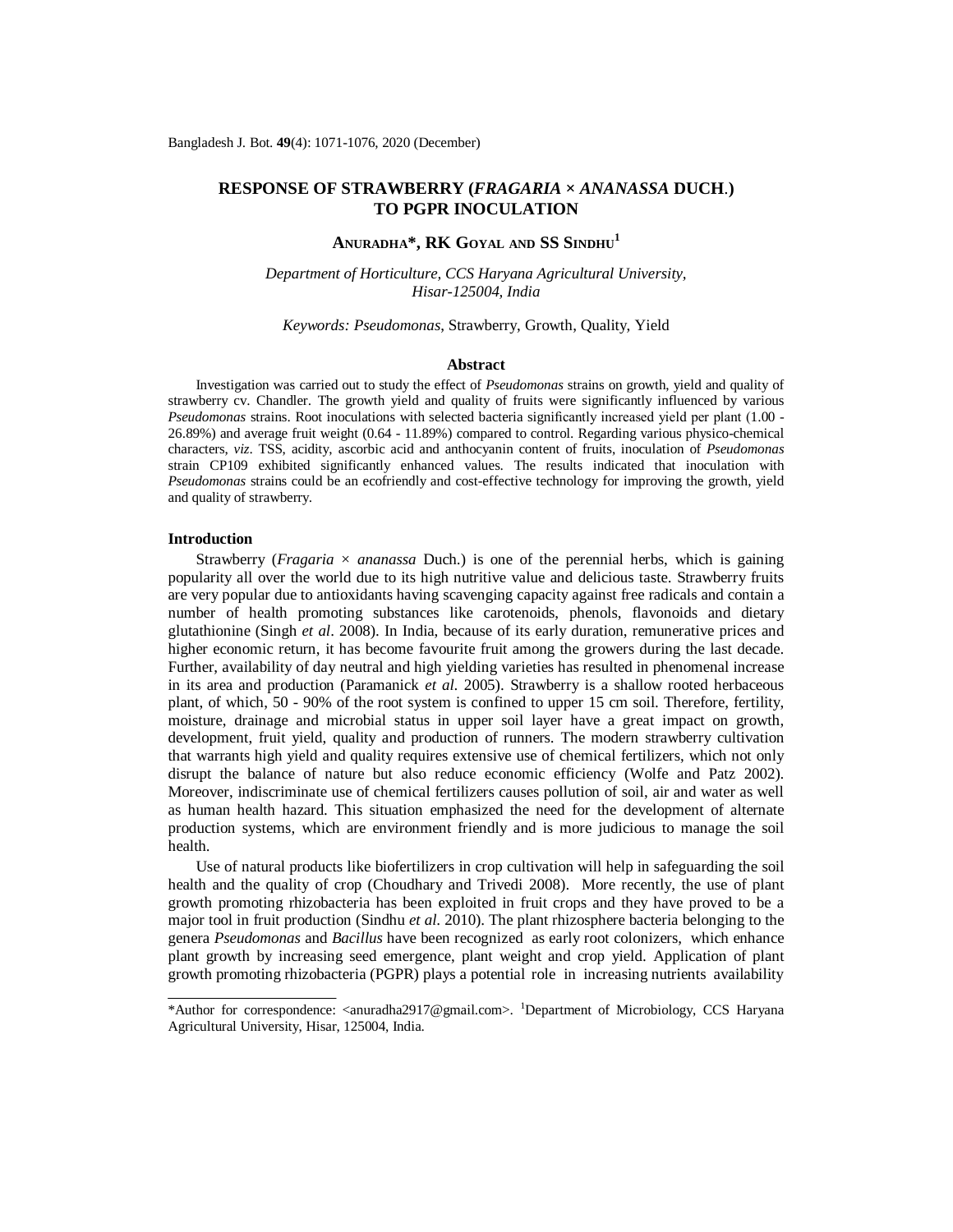and improving environment quality. Keeping all these aspects in view, the present investigation was carried out to find out ecofriendly technology for strawberry cultivation to boost up the productivity with minimal use of chemical fertilizers.

## **Materials and Methods**

The experiment was conducted at Hi-tech greenhouse and in Post-harvest laboratory of the Department of Horticulture, CCS Haryana Agricultural University, Hisar (Haryana) during the years 2016 - 2017 and 2017 - 2018. Hisar region is characterized by semi-arid climate with hot and dry summer and cold winter. The soil of experimental plot was sandy in texture, low in organic carbon, with soil pH 7.82; the available N, P and K were 95, 10 and 102 kg/ha. The experiment was laid out in CRD with five treatments and four replications. The recommended doses of P and K were applied at the time of pot filling. The twelve inch size pots were taken and each pot filled with five kg soil and solar solarization method was used for sterilization of soil. The treatments used for the investigation were:  $T_0 = JMM19$ ,  $T_1 = WHA87$ ,  $T_2 = CP109$ ,  $T_3 =$ HMM65 and T<sup>4</sup> = Control (No *Pseudomonas* strain). Each of the treatments received 75% of recommended doses of fertilizers which were applied after planting of strawberry runners in the respective pots.

Observations on various growth and yield characters were recorded by using standard methods. Ten berries from each treatment were randomly selected to record the data on physicochemical characters. Crown diameter and fruit size was recorded by measuring length and breadth using the digital Vernier calipers, whereas fruit weight was taken using top pan digital balance. Total soluble solids were determined with Zeiss hand Brix refractometer (0 - 32°Brix). The titratable acidity and ascorbic acid were determined by method as suggested in AOAC (1990). Anthocyanin content was measured using pH differential method. The results of yield attributes and yields showed similar trend during the years 2016 - 2017 and 2017 - 2018; therefore, pooled analysis of data was carried out. All the data were subjected to analysis using the OP STAT Software (Sheoran 2004) at 5% probability level to compare the mean differences.

### **Results and Discussion**

*Pseudomonas* sp. is widespread bacteria in agricultural soils and has many beneficial traits that make them well-matched as PGPR. The most effective strains of *Pseudomonas* are Gram negative, motile, rod shaped bacteria and have various phytobeneficial traits. Their plant growth promoting activities include production of IAA, HCN, siderophores, protease, antimicrobials and phosphate solubilizing enzymes (Kumari *et al*. 2015). Application of biofertilizers plays an important role in augmenting the yield parameters in different crops. Plant growth promoting rhizobacteria play an important role in enhancing plant growth and yield through a wide variety of mechanisms (Sindhu and Sharma 2019).

The results of present investigation indicated that root inoculation of strawberry plants with different *Pseudomonas* strains significantly promoted all the growth parameters, i.e., plant height, number of leaves, plant spread, appearance of the first flower, fresh weight of plant, dry weight of plant and number of runners per plant, but growth responses were found strain specific. The data recorded on the effect of different strains of *Pseudomonas* on growth parameters are presented in Table 1. The maximum plant height (12.28 cm), spread (22.39 cm), and number of leaves per plant (11.07), crown diameter (12.06 mm), fresh weight (42.80 g) and dry weight (11.73 g) of plant with minimum number of days (81.00 days) to flower in strawberry plants were recorded, when the plants were inoculated with CP109, followed by WHA87. Similar results were observed by Wani *et al.* (2007) who reported that *Pseudomonas* spp. secrete organic acids and enzymes that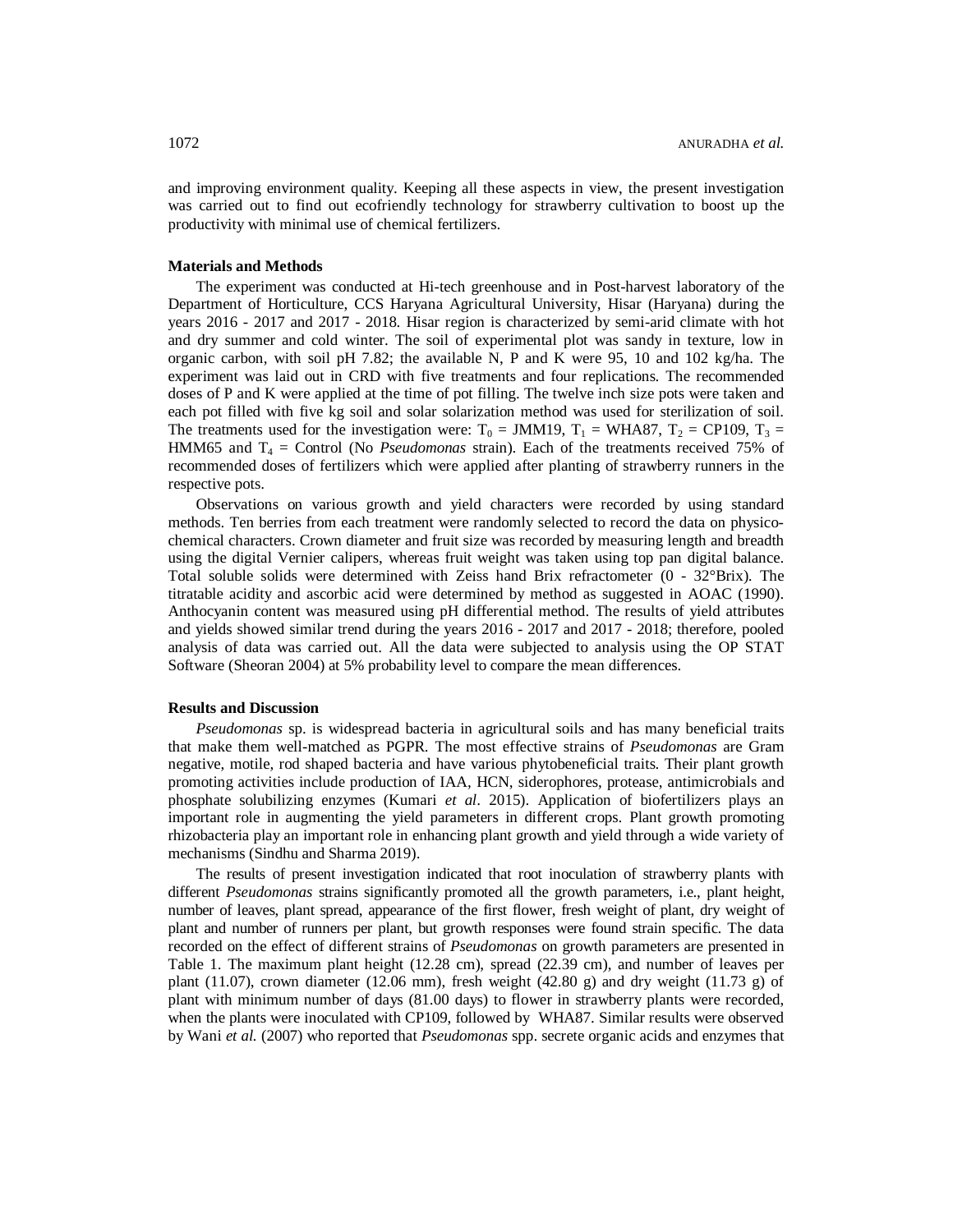act as mineralization of immobile form of phosphates and it also produces amino acids, vitamins and growth-promoting substances, which promote plants growth, De Silva *et al.* (2000) reported that stem diameter increased with the application of *Pseudomonas fluorescence* Pf5 in high bush blue berry. Marques *et al*. (2010) found that *Pseudomonas* also plays a decisive role in plant growth promotion through reduction of ethylene production by synthesizing 1-aminocyclopropane-1-carboxylate (ACC) deaminase enzyme and this enzyme modulates the level of ethylene by hydrolyzing ACC in ammonia and α-ketobutyrate (Khandelwal and Sindhu 2013).

| Treatment/<br>observations        | Plant<br>height<br>(cm) | Plant<br>spread<br>(cm) | Crown<br>diam.<br>(mm) | No. of<br>leaves/<br>plant | Appearance<br>of the first<br>flower (days) | Fresh wt.<br>of plant<br>(g) | Dry wt.<br>of plant<br>(g) | No. of<br>runners/<br>plant |
|-----------------------------------|-------------------------|-------------------------|------------------------|----------------------------|---------------------------------------------|------------------------------|----------------------------|-----------------------------|
| $T_0$                             | 11.43                   | 20.95                   | 11.22                  | 10.07                      | 84.5                                        | 40.38                        | 10.84                      | 5.5                         |
| $T_1$                             | 11.7                    | 21.58                   | 11.5                   | 10.4                       | 84.38                                       | 41.08                        | 11.21                      | 6.5                         |
| T <sub>2</sub>                    | 12.28                   | 22.39                   | 12.06                  | 11.07                      | 81                                          | 42.8                         | 11.73                      | 6.5                         |
| $T_3$                             | 11.26                   | 20.27                   | 10.93                  | 9.57                       | 88.75                                       | 39.61                        | 10.44                      | 4.25                        |
| T <sub>4</sub>                    | 11.2                    | 20.22                   | 10.86                  | 9.49                       | 90.5                                        | 39.44                        | 10.39                      | 4.63                        |
| CD at 5% level<br>of significance | 0.21                    | 0.31                    | 0.14                   | 0.19                       | 1.87                                        | 0.61                         | 0.26                       | 0.24                        |

**Table 1. Effect of different** *Pseudomonas* **strains on growth of strawberry plants.**

The inoculation of *Pseudomonas* strains significantly reduced the days taken for the appearance of first flower over control. Present findings are in conformity with the findings of Kumari *et al*. (2015) who reported that the plant growth promoting *P. fluorescence* produced the plant growth regulators like gibberellins, cytokinin and indole acetic acid and these growth regulators promoted early flowering in plants. The results indicated a significant increase in fresh and dry weight and runners of strawberry plants (Table 1) inoculated with *Pseudomonas* strain CP109 than the un-inoculated control plants. Prathibha and Siddalingeshwara (2013) also reported that increase in fresh weight and dry weight of sorghum plants might be due to the augmentation of total carbohydrates and total soluble protein with the application of *Bacillus subtilis* and *P. fluorescence* on seeds of sorghum plant.

Root inoculation of strawberry plants with *Pseudomonas* strain CP109 showed significantly positive effect on all the yield parameters, i.e., number of fruits per plant, fresh weight of fruit, size of fruits (length and breadth), yield of fruit and moisture content in fruit (Table 2). The maximum number of fruits per plant, fresh weight of fruits, size of fruits (length and breadth), yield of fruits and moisture content in fruits was obtained in plants inoculated with *Pseudomonas* strain CP109. Similar results were reported by Burr *et al*. (1978) who reported that increase in yield of tubers in potato might be due to the suppression of population of various parasitic and non-parasitic pathogens in the rhizosphere and alter in composition of bacterial flora in soil by the *Pseudomonas*. Suresh and Hassan (2001) reported highest fruit weight and finger size in banana inoculated with plant growth promoting rhizobacteria. Gopal (2004) found that increase in yield of aswagandha with PGPR inoculation might be due to the proliferation of root, which increase the mineral uptake and dry matter production and Gravel *et al*. (2007) obtained the highest yield in tomato inoculated with *Pseudomonas putida*, which might be due to the synthesis of IAA by rhizobacteria, which involved in tomato fruit development, especially during early fruit setting stage. The findings also confirm the findings of Chandra (2014) who obtained maximum number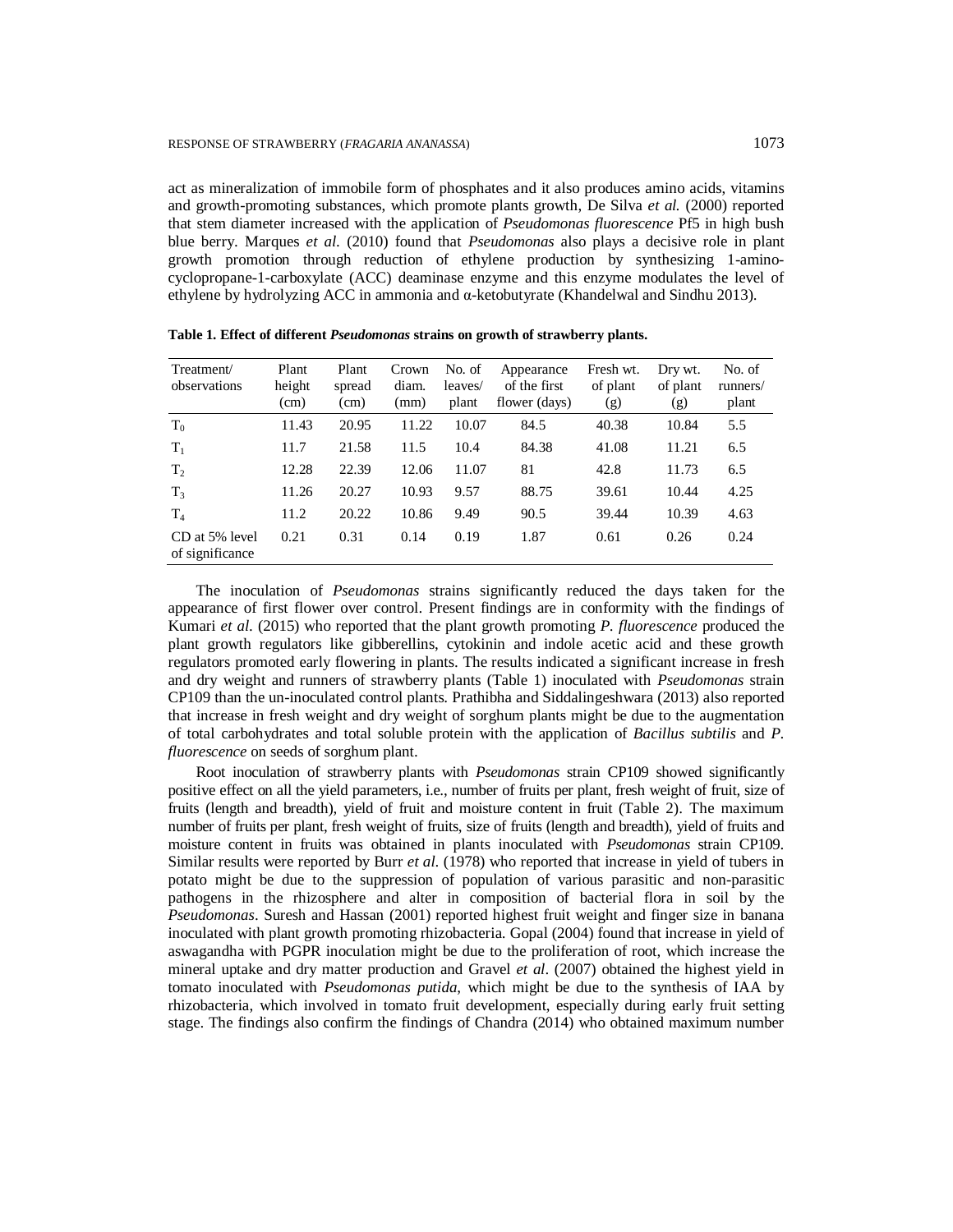of fruits and fruit volume in papaya, which might be due to better plant growth by the inoculation of *Pseudomonas striata* along with application of NPK fertilizer.

| Treatment/<br>observations | No. of<br>fruits/plant | Average wt.<br>of fruit $(g)$ | Length of fruit Breadth of<br>(mm) | fruit (mm) | Yield of fruit/<br>plant $(g)$ |
|----------------------------|------------------------|-------------------------------|------------------------------------|------------|--------------------------------|
| $T_0$                      | 19.75                  | 9.60                          | 38.37                              | 27.46      | 189.5                          |
| $T_1$                      | 19.5                   | 9.89                          | 38.82                              | 27.85      | 193.56                         |
| T <sub>2</sub>             | 21.25                  | 10.35                         | 39.86                              | 28.5       | 220.12                         |
| $T_3$                      | 18.5                   | 9.31                          | 38.07                              | 27.15      | 172.24                         |
| T <sub>4</sub>             | 18.75                  | 9.25                          | 37.91                              | 27.06      | 173.44                         |
| CD at $p < 5\%$            | 0.24                   | 0.19                          | 0.29                               | 0.21       | 2.31                           |

**Table 2. Effect of different** *Pseudomonas* **strains on yield and yield related parameters of strawberry.** 

The quality of fruits in terms of total soluble solids, ascorbic acid and anthocyanin content increased significantly with the application of different *Pseudomonas* strains in strawberry plants. The maximum TSS, ascorbic acid and anthocyanin contents (Table 3) were recorded in fruits of strawberry plants inoculated with *Pseudomonas* strain CP109. An increase in TSS by the inoculation of plant growth promoting bacteria might be due to the quick metabolic transformation of starch and pectin into soluble compounds and rapid translocation of sugars from leaves to the developing fruits (Tripathi *et al*. 2016). The maximum titratable acidity was recorded in the berries, which were harvested from un-inoculated plants and minimum acidity was recorded in

| Treatment/<br>observations | <b>TSS</b><br>(%) | Acidity<br>(% ) | Ascorbic acid<br>$\text{m}/100 \text{ ml}$ | Anthocyanin content<br>$\text{m}/100 \text{ml}$ | Moisture<br>content $(\% )$ |
|----------------------------|-------------------|-----------------|--------------------------------------------|-------------------------------------------------|-----------------------------|
| $T_0$                      | 6.6               | 0.82            | 39.67                                      | 40.67                                           | 94.16                       |
| $T_1$                      | 7.28              | 0.79            | 40.97                                      | 41.81                                           | 93.83                       |
| T <sub>2</sub>             | 7.39              | 0.77            | 41.59                                      | 42.66                                           | 93.22                       |
| $T_3$                      | 6.29              | 0.85            | 39.25                                      | 40.2                                            | 94.34                       |
| $T_{4}$                    | 6.26              | 0.86            | 38.7                                       | 39.9                                            | 94.43                       |
| CD at $p < 5\%$            | 0.06              | 0.001           | 1.12                                       | 1.32                                            | 0.05                        |

**Table 3. Effect of different** *Pseudomonas* **strains on quality of strawberry fruits.**

*Pseudomonas* strain CP109 inoculated plants. The content of ascorbic acid and anthocyanin in strawberry fruits was highest when the plants were inoculated with *Pseudomonas* strain CP109. The respective increase in ascorbic acid and anthocyanin content might be due to the increased efficiency of microbial inoculants to fix atmospheric nitrogen and secrete growth promoting substances, which accelerated the physiological process like carbohydrates synthesis. The results are in conformity with the findings of Attia *et al*. (2009) in guava.

The results of present experiment indicated that root inoculation of strawberry plants with beneficial rhizobacteria (*Pseudomonas* strains JMM19, WHA87 and CP109) positively influenced different growth, yield and quality parameters. These *Pseudomonas* strains could reduce the application of fertilizers required for strawberry cultivation. Therefore, application of biofertilizers along with optimum quantity of chemical fertilizers in this crop can be safer, economical and ecofriendly technology. Among the different microbial inoculants used in this study *Pseudomonas*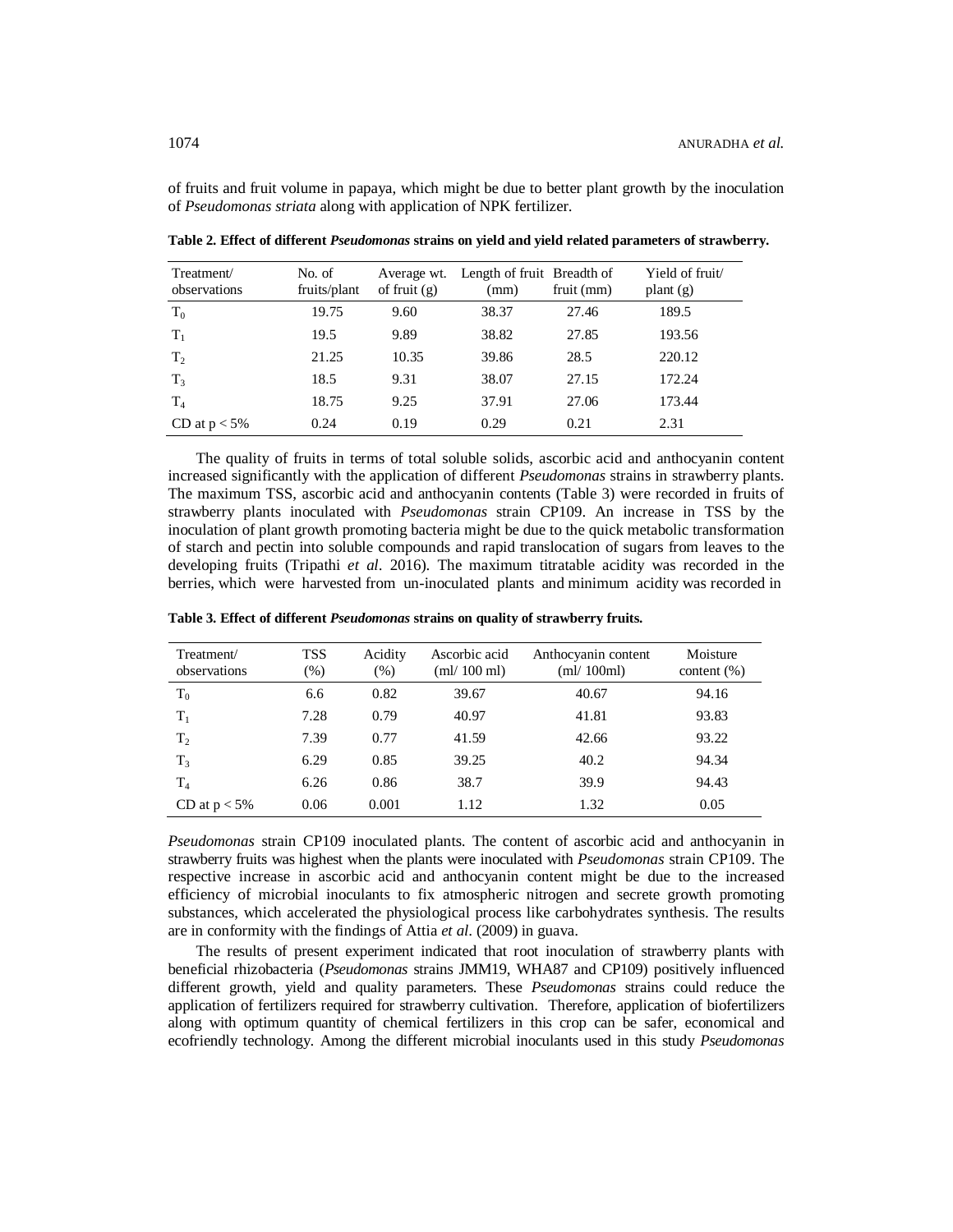strain CP109 strain showed highest increases for growth, yield and quality on Chandler variety of strawberry under Northen Haryana conditions.

# **References**

- AOAC 1990. Official Methods of Analysis, 15th Edn. Association of Official Analytical Chemist, Washington, D.C.
- Attia M, Ahmed MA and El-Sanbaty MR 2009. Use of biotechnologies to increase growth, productivity and fruit quality of Moghrabi banana under different rates of phosphorus. World Journal of Agricultural Science **5**: 211-220.
- Burr TJ, Schroth MN and Suslow TV 1978. Increased potato yields by treatment of seed spieces with specific strains of *Pseudomonas fluorescens* and *P. putida.* Phytopathology **68**: 1377-1383.
- Chandra KK 2014. Growth, fruit yield and disease index of *Carica papaya* L. inoculated with *Pseudomonas straita* and inorganic fertilizers. Journal of Biofertillizers and Biopesticide **5**:1-4.
- Choudhary S and Trivedi PC 2008. Biofertilizers: Boon for Agriculture. *In:* Biofertilizers. Pointer Publishers, Jaipur, pp. 1-38.
- De Silva A, Moore J and Patterson K 2000. Growth promotion of high bush blueberry by fungal and bacterial inoculants. HortScience **35**: 1228-1230.
- Gopal H 2004. Development of microbial consortium for improvement of growth, yield and alkaloid content of ashwagandha (*Withania somnifera* Dunal). Journal of Herb Spices and Medicinal Plants **8**: 38-43.
- Gravel V, Antoun H and Twedde RJ 2007. Growth stimulation and fruit yield improvement of greenhouse tomato plants by inoculation with *Pseudomonas putida* or *Trichoderma atroviride*: Possible role of indole acetic acid (IAA). Soil Biology and Biochemistry **39**: 1968-1977.
- Khandelwal A and Sindhu SS 2013. ACC deaminase containing rhizobacteria enhances nodulation and plant growth in clusterbean (*Cyamopsis tetragonola* L.). Journal of Microbiology and Research **3**:117-123.
- Kumari A, Goyal RK, Choudhary M and Sindhu SS 2015. Response of single and co-inoculation of plant growth promoting rhizobacteria on growth, flowering and nutrient content of chrysanthemum. The African Journal of Microbiology Research **9**: 1896-1906.
- Marques APGC, Pires C, Moreira H, Rangel AOSS and Castro PML 2010. Assessment of the plant growth promotion abilities using *Zea mays* as indicator plant. Soil Biology and Biochemistry **42**: 1229.
- Paramanick KK, Kishore DK and Sharma SK 2005. Commercial strawberry cultivation in the nurseries as well as urban areas in India. Advances in Horticulture Science **19**: 34-41.
- Prathibha KS and Siddalingeshwara KG 2013. Effect of plant growth promoting *Bacillus subtilis* and *Pseudomonas fluorescence* as rhizobacteria on seed quality of sorghum. International Journal Current Microbiology and Applied Sciences **2**: 11-18.
- Sheoran OP 2004. Statistical Package for Agricultural Research Workers. CCS Haryana Agricultural University, Hisar. <http://hau.ernet.in/.>
- Sindhu SS and Sharma R 2019. Plant growth promoting rhizobacteria (PGPR): a sustainable approach for managing soil fertility and crop productivity. (Malik, D.K. ed) (In press).
- Sindhu, SS, Verma N, Dua S and Chaudhary D 2010. Biofertilizer application for growth stimulation of horticultural crops. Haryana Journal Horticulture Science **39**(1-2): 48-70.
- Singh A, Patel RK, De LC and Pereira LS 2008. Performance of strawberry (*Fragaria × ananassa*) cultivars under sub-tropics of Meghalaya. Indian Journal of Agricultural Science **78**: 575-80.
- Suresh CP and Hassan MA 2001. Studies on the response of Dwarf Cavendish banana *Musa* AAA to biofertilizer inoculation. Horticulture Journal **14**: 35-41.
- Tripathi VK, Kumar S, Kumar K, Kumar S and Dubey V 2016. Influence of *Azotobacter, Azospirillum* and PSB on vegetative growth, flowering, yield and quality of strawberry cv. Chandler. Progressive Horticulture **48**: 48-52*.*